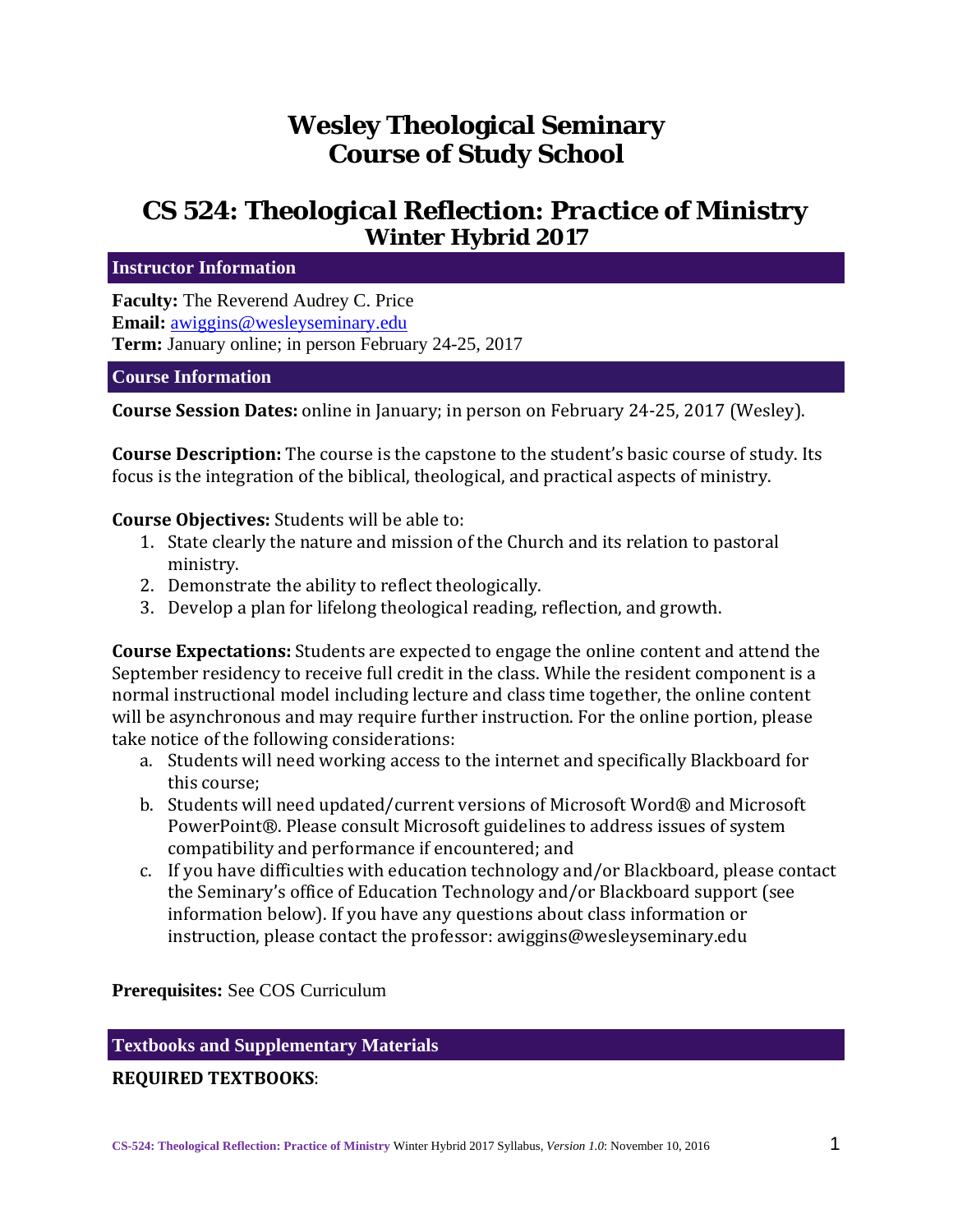- 1. Willimon, William H. *Pastor: The Theology and Practice of Ordained Ministry,* Revised Edition (Nashville: Abingdon Press, 2016)
- 2. Cahalan, Kathleen. *Introducing the Practice of Ministry*
- 3. Wood, Charles M. and Blue, Ellen. *Attentive to God: Thinking Theologically in Ministry* (Nashville: Abingdon Press, 2008)
- 4. Bonhoeffer, Dietrich. *Life Together: The Classic Exploration of Christian Community* (New York: HarperOne, 1954)

# **SUPPLEMENTAL TEXTBOOKS:**

# **Assignments and Participation**

Online Assignments: Post all online assignments on Blackboard under the "Assignments" tab. There will be a submission portal for the assignments listed below.

# **Assignment to prepare for the on‐line January portion:**

- A) Read **Chapters 1‐7 and Interludes** (pg. 9‐196) in *Pastor: The Theology and Practice of Ordained Ministry. Write a 5-page paper responding to these questions:* 
	- 1. Willimon presents different models for pastoral ministry. Evaluate these models. Outline the strengths and weaknesses you assess in each model. Explain why.
	- 2. Which of these models are reflected in your ministry? Explain how is reflected in your ministry. What resonates with you about that model. What does Willimon have to say about this model that you find helpful? What does he say that challenges the importance you place on this model?
	- 3. Of these models, which is most important to you? Why? Which model seems the least interesting or the least like your pastoral ministry? Why do you think this is the case?
- B) Using an online generator such as www.wordle.net or www.worditout.com (or search for "word cloud generator" to find your own),
	- 1. Create and submit a single word cloud based on your **10 most recent** sermons.
		- (a) Copy and paste the text of **all** 10 sermons into a single word cloud generator (*don't do a separate word cloud for each sermon)*.
		- (b) Generate the word cloud, save it (and print), and submit.
		- (c) if you normally only use outlines for your sermons, you may copy your outlines into the generator instead.
	- 2. Examine your word cloud and write a 2-page response, considering the following questions:
		- (a) Which words are the largest?
		- (b) Which are the smallest?
			- (1) The larger the word, the more frequently it appears in your sermons/outlines.
		- (c) What surprises do you find in your word cloud?
		- (d) Were there words you expected to be there that were absent or smaller than you expected?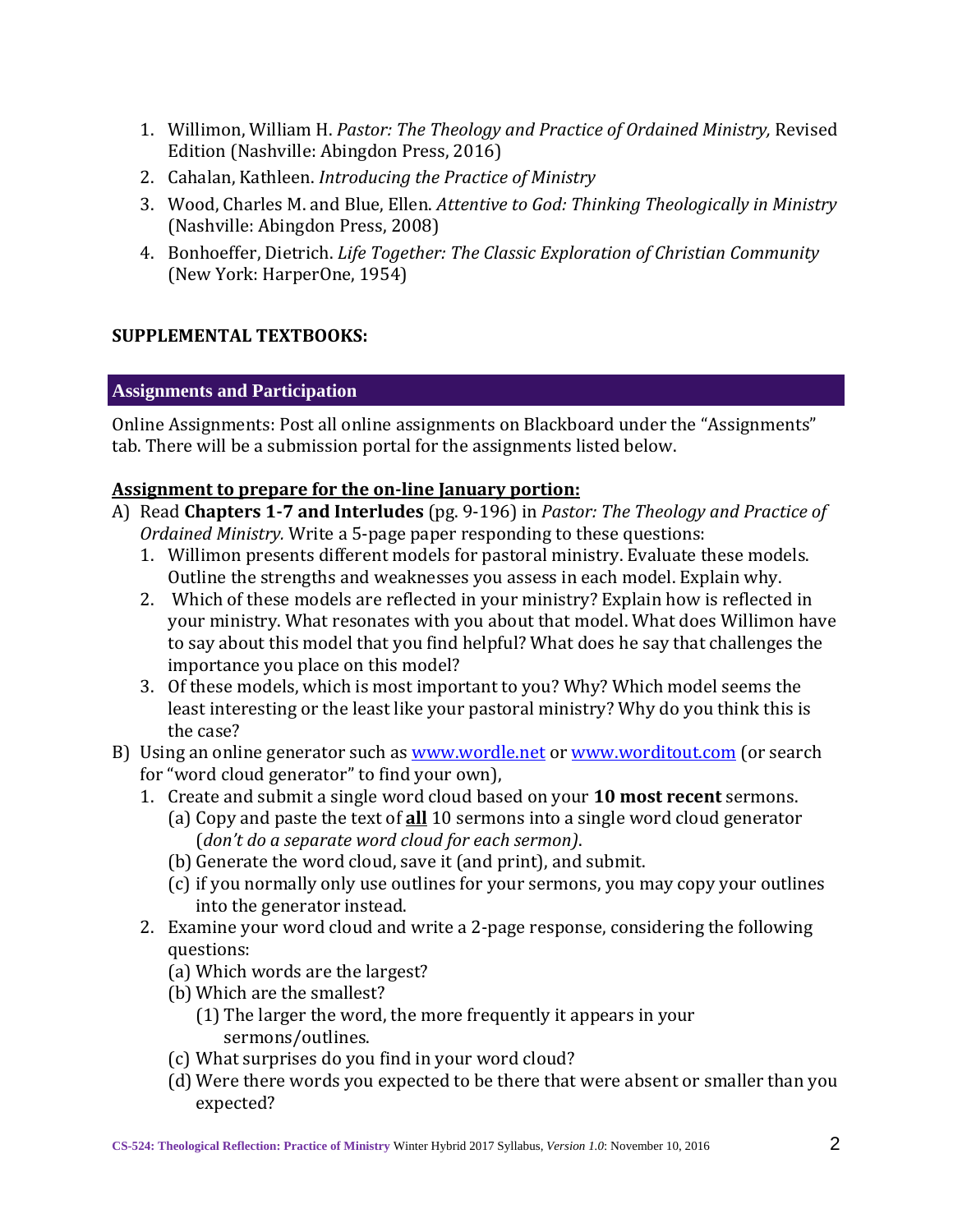(e) What does your word cloud suggest about your recent preaching?

#### **Blackboard Tracking:**

Blackboard tracks student activity when logged in and accessing our course via Blackboard.

#### **Grading Procedure:**

#### **Grading**

**Online Participation** Self‐Introduction Blog/Discussion Class Participation Pre-Course Assignment Sermon Series Outline Reflection Paper 

#### **Late Assignments**

Assignments not received by the due date will have the grade lowered according to the policy noted below.

Grades will be reduced:

- a step (e.g. from B to a B-) for assignments (a) posted after the date and time due on Blackboard; and (b) handed in after the start of class (for in person class assignments),
- and a full letter grade for any assignments 24 hours past due.
- Assignments over 48 hours past due will be lowered two letter grades.
- We need to talk if an assignment is over 72 hours past due.

# *\*Grades will be on Blackboard and can be accessed by clicking MyGrades in the course menu.*

# **Grading Scale:**

The instructor assumes that everyone in the class is capable of the work required to receive a "B" grade for each assignment. The following interpretations of the meaning of each grade have been developed to help class members review their work to identify strengths and problems.

- **B** means that the basic elements of the assignment have been faithfully included, the argument is internally coherent, and clearly articulated.
- **B**+ means the assignment is also well crafted.
- A<sup>-</sup> means that the assignment is not only well crafted, but it also probes the issues with considerable insight.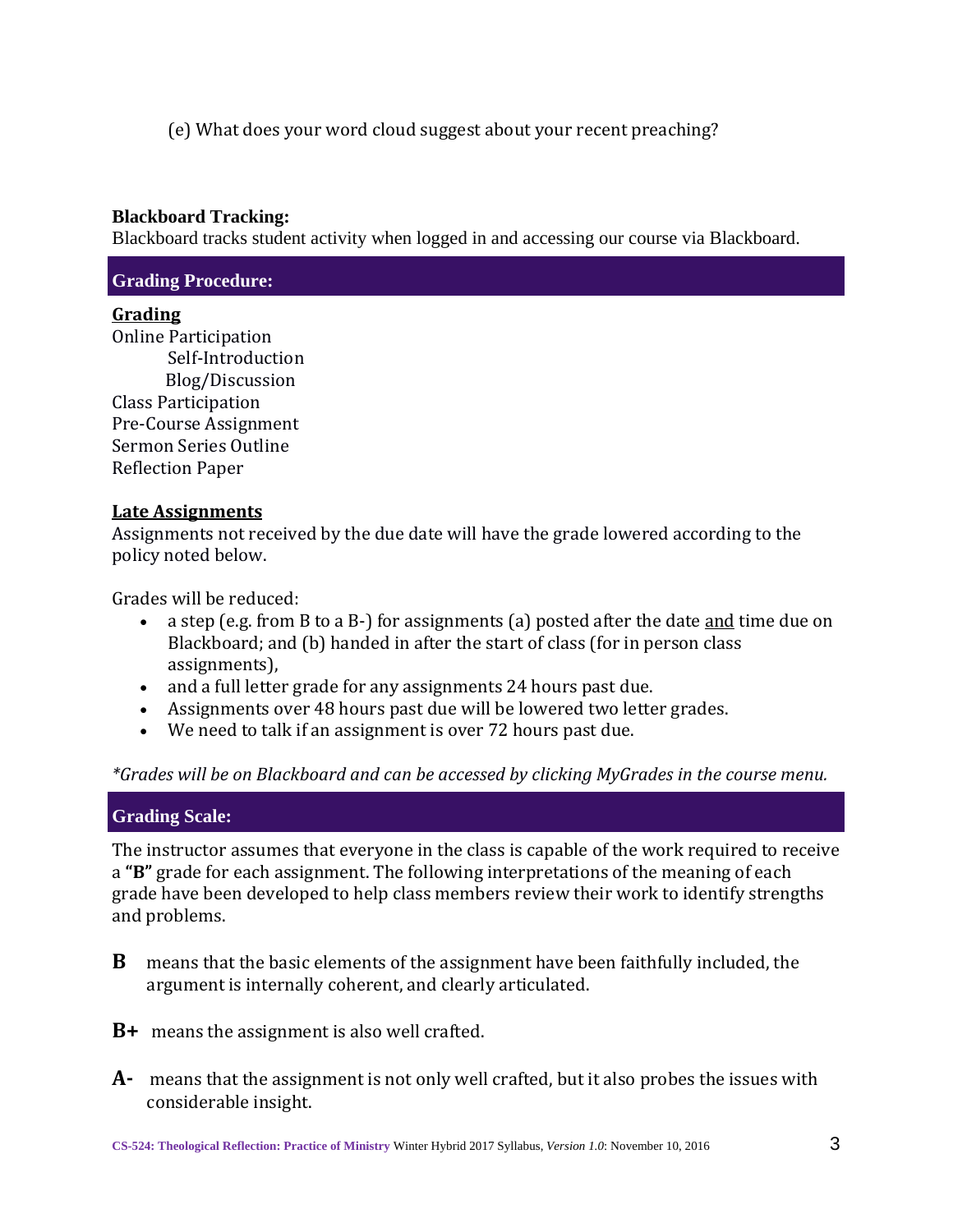- **A** means the assignment is well crafted, reveals considerable insight, and moves beyond the range of the student's prior knowledge to begin to construct new perspectives and meanings for the subject. In other words, it shows the student's imagination at work; it has a creative edge.
- **C+** means that the assignment lacks clarity or focus, tends to reveal more the writer's opinions than the results of the writer's analysis, and lacks reflective insight into the issues being discussed.
- **C** means that the assignment does not move beyond the reporting of information from readings and/or class discussions to engaging them with issues being discussed; it may indicate inappropriate or misuse of data and readings.
- **C•** means that despite some moments of focused discussion and insight, major gaps exist in the development of the argument or discussion.
- **F** means the individual needs to see me immediately.

# **Students With Disabilities**

If you have a physical, psychological, or learning disability and might require accommodations in this course, please contact the Office of Community Life early in the semester regarding Wesley's policies and procedures for documenting and accommodating disabilities at ext. 86 The seminary allows accommodations only through this policy.

# **Technical Support**

Students are responsible for meeting course deadlines. If you experience technical problems, please exercise one or all of the following options:

- Blackboard Support at blackboardsupport@wesleyseminary.edu
- By phone at  $(202) 885-6091$
- Blackboard/E Support Ticket at http://blackboardsupport.wesleyseminary.edu or http://www.wesleyseminary.edu/MyWesley/eSupport.aspx

Please let me know when you contact Blackboard support as well so I will be aware you are having technical problems.

# **Technical Considerations**

Blackboard site requires use of:

- An Internet connection. A high speed Internet connection is highly recommended
- An Internet browser (supported browsers include: Internet Explorer, Firefox, and Safari).
- An appropriate web browser configuration.

Any computer capable of running a recently updated web browser should be sufficient to access our Blackboard site. However, bear in mind that processor speed, amount of RAM and Internet connection speed can greatly affect performance. Those using dial-up connections will experience longer page load times and much slower performance.